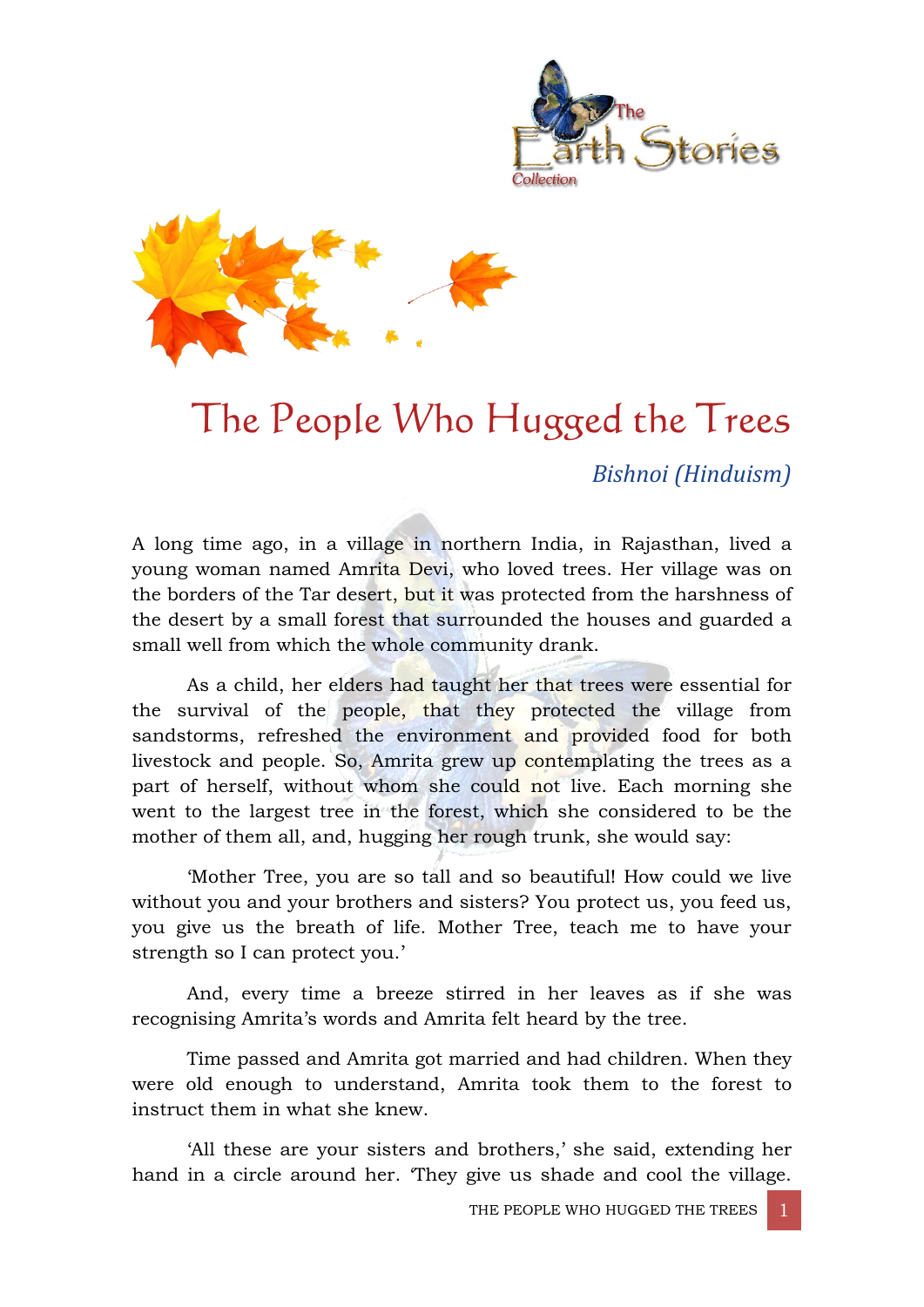

They protect us from sandstorms and feed us. While they surround us, we will not lack for water.'

And then she taught them to hug the trees, to feel the pulse of their life, to feel the love with which they transmitted their strength.

But one day, while Amrita was with her tree, she saw a contingent of soldiers armed with axes arrive on horseback. She addressed the leader of the troop:

'Can I ask, sir, where are you going? Do you need water for your soldiers or for your horses? I can take you to the well of my village.'

But the captain replied in a contemptuous tone:

'We do not need anything from you.' And he added, addressing his soldiers, 'Chop down all the trees you find. The Maharajah will be happy if we bring him a good supply of firewood to make lime for the the new palace.'

Amrita felt her heart compress, as if a steel claw were squeezing it.

'No, sir, you cannot do that!' she cried, not caring what his reaction might be. 'Without the forest, our people will die! We will run out of water! Sandstorms will cover us! Our animals will not have anything to eat, neither will we!'

But the captain ignored her pleas. Riding out in front of her, he pointed his sword at the Mother Tree and shouted:

'Start with that one!'

'Don't chop down that tree!' Amrita shouted running over to cover the trunk with her body as a soldier, bearing an ax, headed towards her.

'Get out of here!' shouted the soldier.

'Please, sir,' she pleaded to the captain, 'Do not cut down this tree. She is the mother of all the trees in this forest. You will have to kill me before I will let you kill her.'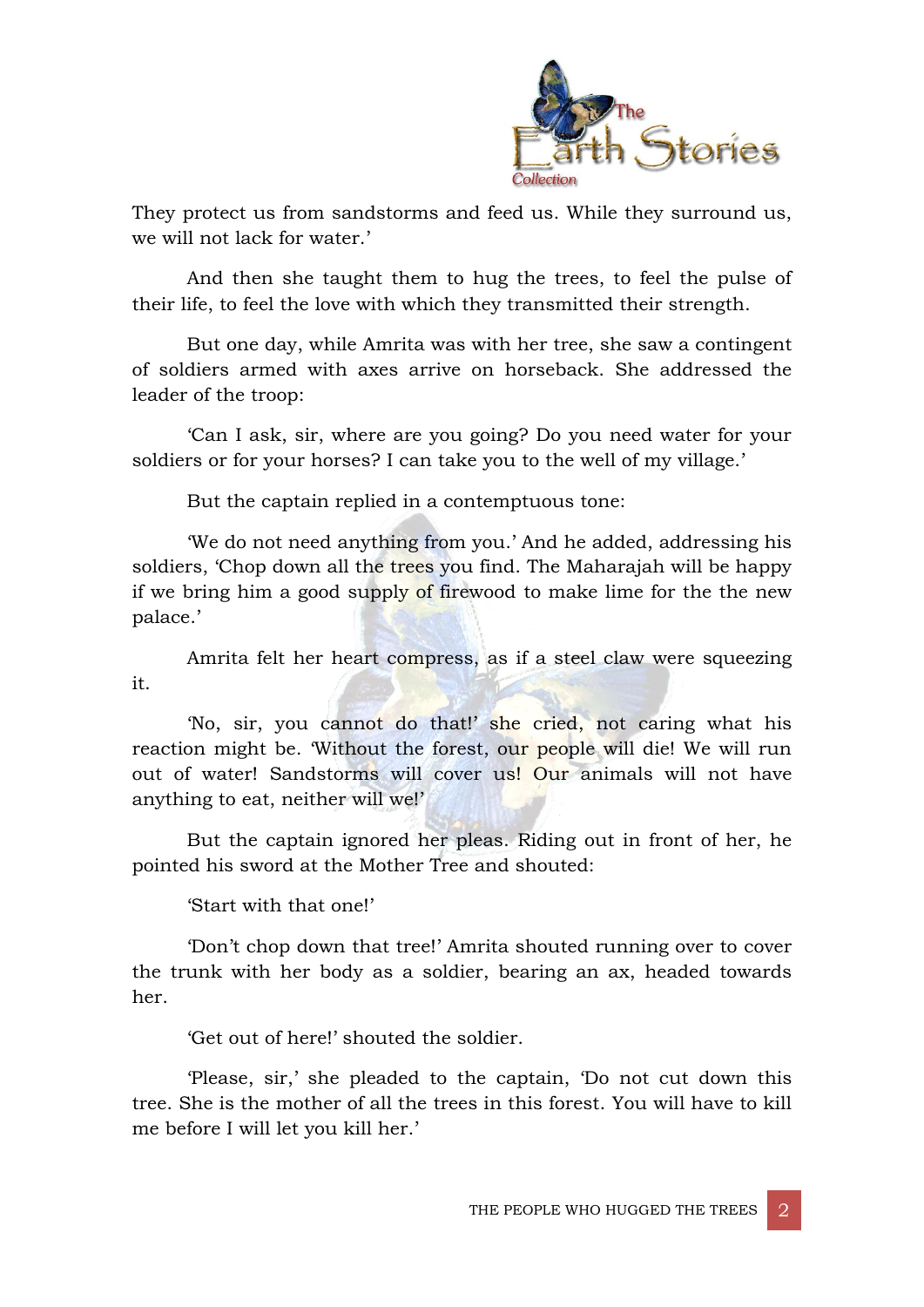

Amrita hugged the Mother Tree with all her soul, closing her eyes against the possibility of receiving a fatal blow. But the soldier, not wanting to shed the blood of a beautiful young woman, shoved her aside, swung the ax, and plunged its blade deep into the trunk.

'Nooooo!' Amrita shouted in horror, raising her hands to her head, but she could do nothing to stop the men and soon the mother tree lay in agony on the ground.

Amrita hugged the tree's stump. With tears in her eyes, she said:

'I did not know how to protect you! Forgive me! I did not know how to protect you!'

But her cries had been heard in the village and, soon after, women, men, girls, boys and the elderly came to Amrita's side. As they realised what was happening, one after another they went to a tree and hugged it. Each time the captain pointed to a tree, two or three villagers rushed quickly to cover the trunk with their bodies.

The captain, seeing that continuing with his mission would mean a massacre, something that perhaps the Maharajah would reproach him with upon his return, said:

'Well! You have won … but only for the moment, for the Maharajah will know about your insurrection.'

He sheathed his sword and raised his voice to order his men:

'Keep your axes and mount. We're leaving … for now,' he added, glaring at the people from the village.

When the Maharajah discovered what had happened, he became enraged. He ordered the troops to remain mounted, demanded that his horse and his battle sword be brought to him and departed at the head of that small army of lumberjack soldiers.

When they arrived at the village, he found everyone gathered around the well. They were all afraid, but they knew that they could not retreat before the menacing presence of those men, even though the Maharajah himself led them.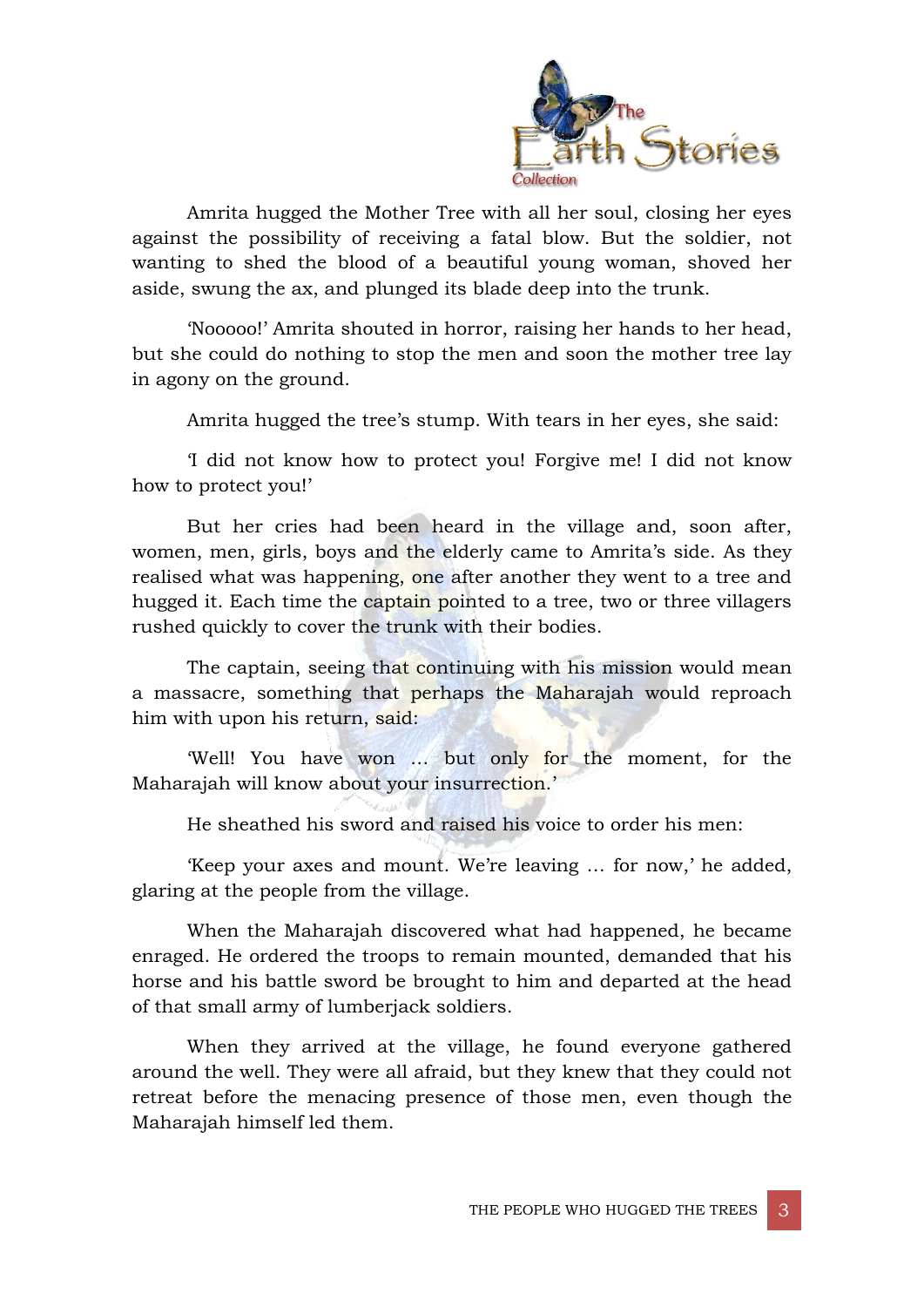

'How dare you challenge my commands?' shouted the Maharajah, glaring at the humble people with eyes like steel.

Nobody dared to speak, lest the furious man cut their heads off. No one but Amrita, who took a step forward, and said, with tears still in her eyes:

'Sir, my neighbours are not to blame.' She stared straight into his eyes, feeling liberated from all fear over what fate might bring. 'I was the one who forced them to protect the trees. They came to my side, when they heard my screams.'

The Maharajah looked with amazement at the young woman. Her courage and serenity, despite her obvious sadness, surprised him greatly.

'Great sir,' Amrita continued, 'these trees which surround us allow us to live. Without them, the well will run out of water, and there will be no food for our cattle and for ourselves. Without their shade, the heat in the village will become unbearable, and without the protection of their branches and leaves, sandstorms will cover our homes, burying us alive.'

Lowering her voice and her eyes, knowing that to say this could mean that her head would be severed from her neck, she added:

'Is that what you want for your people?'

The Maharajah remained silent for a moment. He knew that what that young woman said was true. Without a doubt, that village could not exist if they cut down the forest that surrounded it. On the other hand, he could not back down in front of his troops; he could not show any weakness in front of men so brave and, even, violent.

'Chop down the trees,' he finally ordered, without conviction.

Amrita and the people of the village did exactly what they had done only hours before. They rushed into the forest and covered the trunks of the trees with their bodies. The captain of the troops shouted:

'If necessary, chop down the trees through their bodies!'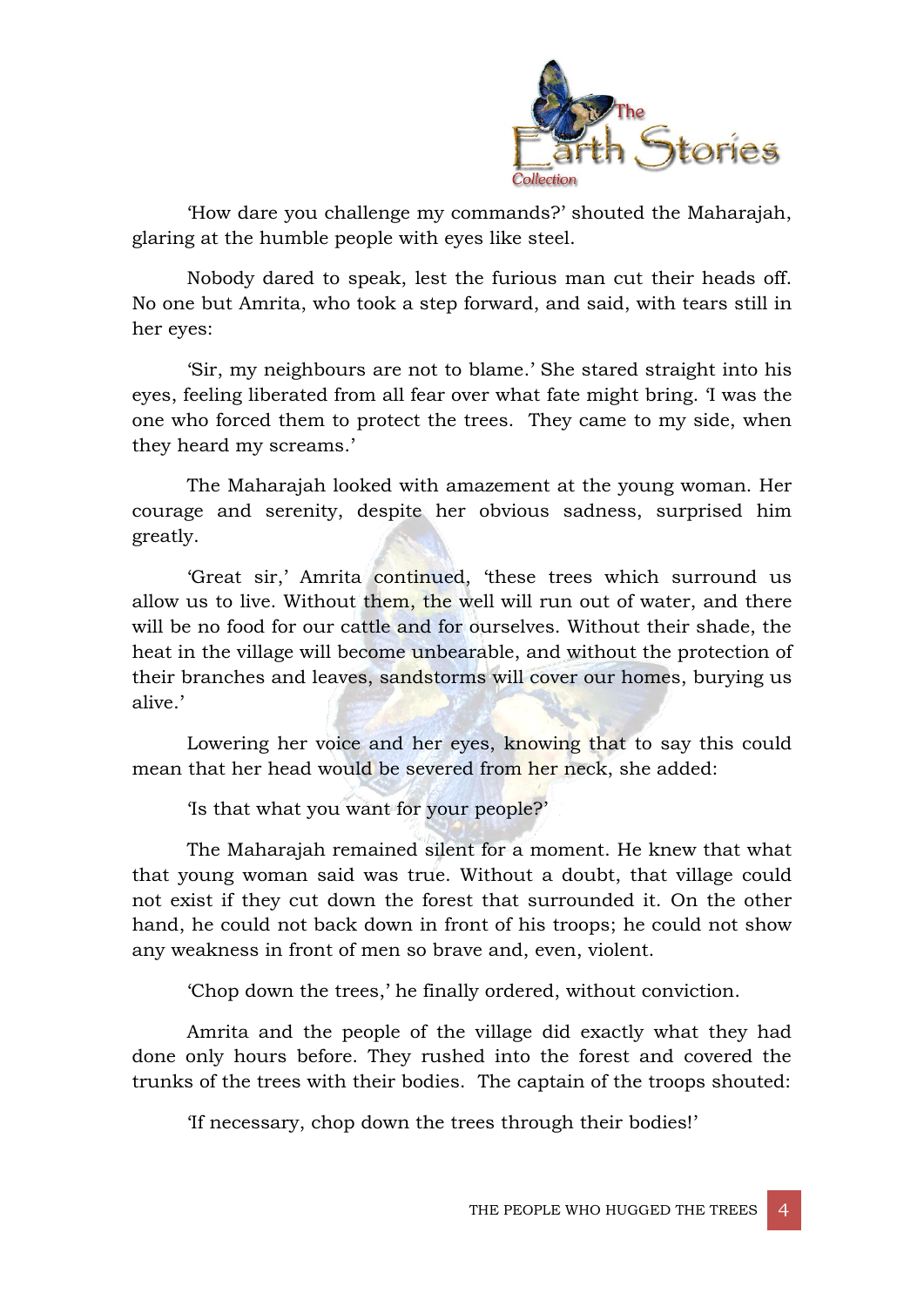

Panic seized the hearts of those humble people, but none of them moved away from the tree they had chosen to protect.

All of a sudden, a strange silence descended upon not just the forest, but the whole region. Then, in the distance, a murmur, so soft but threatening that all the people, soldiers and villagers, strained their ears to hear. The leaves stirred in the trees, as if warning the humans to hide. A moment later, with a deafening roar, a wall of sand higher than the palace of the Maharajah fell upon the forest and the village, plunging the brave soldiers with their axes into panic.

It was as if that sandstorm was a living being, a fabulous monster, come to show the people their insignificance before the power of nature. For a few minutes that seemed like forever, elders, women, men, soldiers, girls and boys did whatever they could to protect themselves from the merciless lash of the sand. The villagers gained some protection from the trunks of the trees they were trying to protect. While the soldiers made their horses lie down and used them as parapets. All with their hearts shrivelled by fear, praying to their gods before the fury of that storm that seemed to to point its accusing finger of sand at the soldiers.

When the wind died down, the villagers hugging their trees were standing knee-deep in sand. The soldiers and their horses emerged, shaking from the piles of sand which had covered them entirely. Broken branches lay everywhere. The uncomfortable, penetrating, silence returned to the forest. The soldiers avoided looking into the eyes of the villagers. The Maharajah rose shaken from behind the well.

The villagers and soldiers gathered around the well, not knowing what to do, not knowing what to think, unable to understand what had just happened. Amrita placed herself again before the lord of those lands, silently asking him with her eyes: 'Is this what you want for your people?'

The Maharajah broke away from her gaze, lifting his eyes and addressing the entire village.

'I have not been a worthy lord. My decisions have not lived up to your courage and wisdom. By protecting these trees, you have saved our lives.'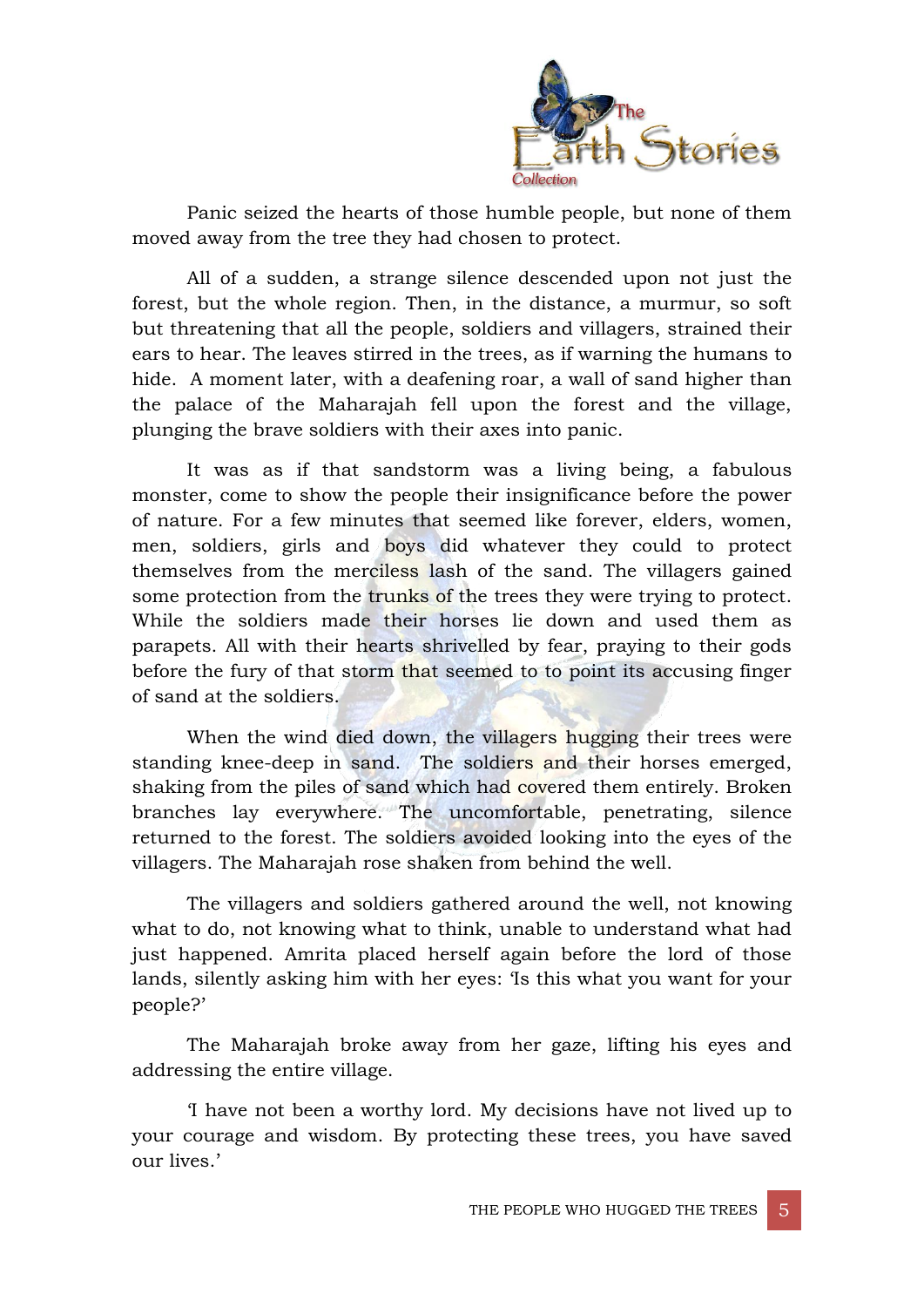

Looking over at his soldiers, who seemed to confirm his thoughts, he continued to address the villagers:

'I humbly beg you to forgive us, to forgive our arrogance and all the damage that we have caused you.'

When the Maharajah returned to his palace, he issued an order which decreed that the inhabitants of that village would never again pay taxes, and that their forest and all living in it would be protected forever.

It is said that Amrita Devi still walks through the forest today to hug trees, and there are even people who claim that they have heard her saying in the deep silence of the forest, 'Trees, you are so tall and so beautiful! How could we live without you? You protect us, you feed us, you give us the breath of life.'

And then a breeze shakes the leaves, as if recognising her words.  $\Box$ 

Adapted by Grian A. Cutanda (2019). <u>|@0®0</u> Under license Creative Commons CC BY-NC-SA.

#### **Comments**

Behind this story, based mainly on the adaptation of Deborah Lee Rose, is the story of a real woman named Amrita Devi and her village, Khejarli; a story that, unlike the one above, did not have a happy ending.

On the 12th September, 1731, Ajit Singh, Maharajah of Marwar, in Jodhpur, Rajasthan, sent his troops to the edge of the Tar desert in search of firewood to make lime with which to undertake the construction of a new palace. Among the villages visited by the soldiers was the village of Khejarli, inhabited by members of a sect of Hinduism, the Bishnoi.

This sect, founded by Guru Jambheshwar in 1485, includes among its 29 principles or commandments of its faith those of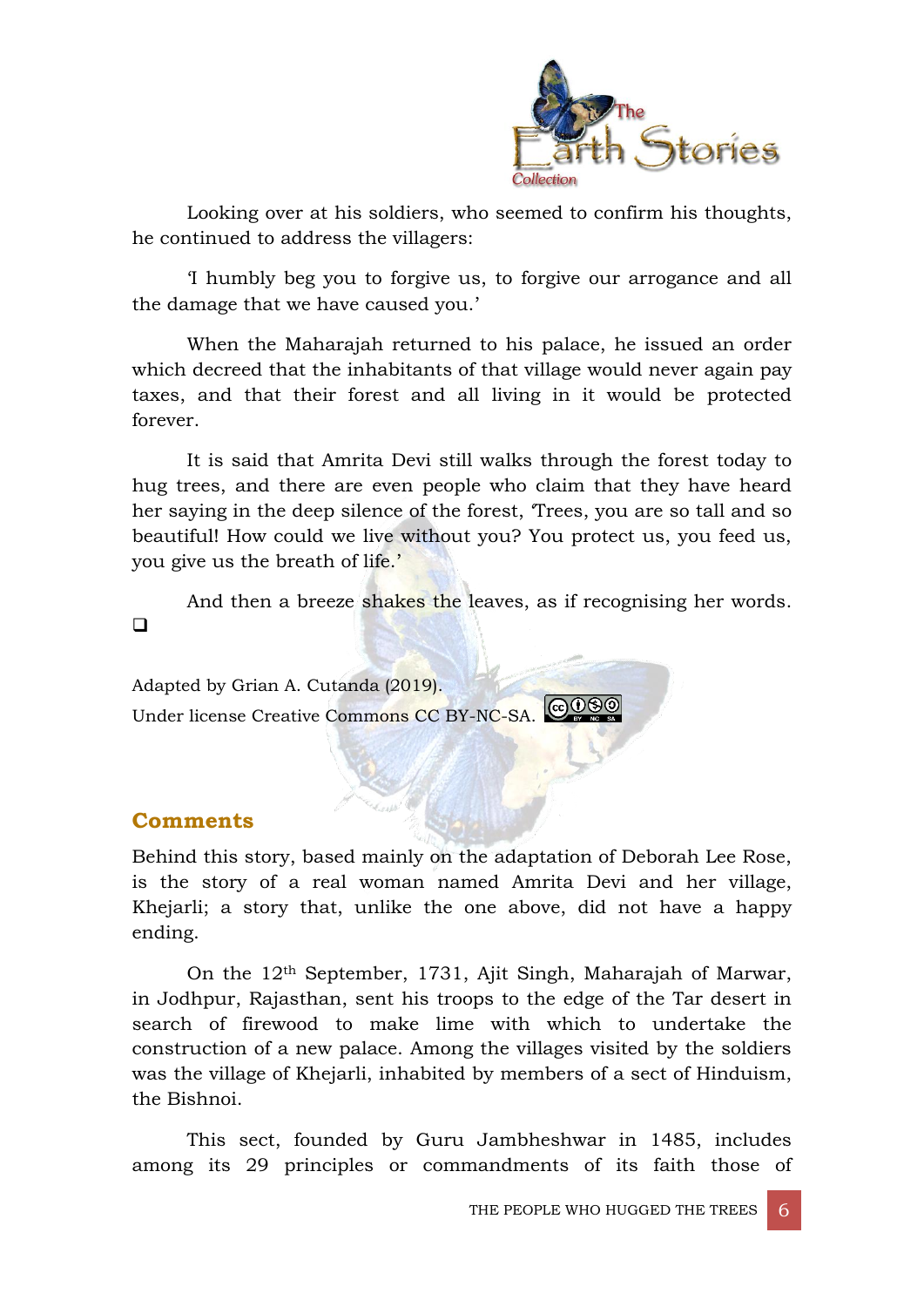

protecting trees and wildlife, which led them over many generations to protect the forests where they lived.

When the Maharajah's men arrived at the village of Amrita Devi, who was an old woman, she warned them that felling trees was against their faith, and tried to dissuade them from carrying out their purposes by telling them that their village could not survive without those trees, for the same reasons argued by Amrita in the story. However, in real life, the soldiers cut through Amrita's body to fell the tree that she was hugging, and then went on to cut down hundreds of other trees and kill the 363 other villagers from Khejarli, who had come to protect their forest.

When the Maharajah learned what his soldiers had done, he was horrified and he issued a permanent order so that no trees would ever again be chopped down or animals killed in that region; and for the inhabitants of the area to be exempted from paying taxes.

In 1988, the government of India commemorated the event by naming the Bishnoi village of Khejarli as the first National Environment Memorial.

The name of this village, Khejarli, comes from the *khejri* tree *(Prosopis cineraria),* which is abundant in the area and was already considered sacred among the Bishnoi.

#### **Sources**

- Albert, D. H. (2003). Gaura Devi saves the threes. In Cox, A.M. y Albert, D. (eds.), *The Healing Heart: Communities Storytelling to Build Strong and Healthy Communities* (pp. 172-180). Gabriola Island, BC: New Society Publishers.
- Anonymous (s.d.). The people who hugged the trees Chipko story. Retrieved from http://ecobooks.pbworks.com/f/Chipko+story.doc.
- Rose, D. L. (2009). The people who hugged the trees. In *Interactive Read Aloud Anthology with Plays – Grade 3* (pp. 79-83)*.* New York: Macmillan/MacGraw-Hill.